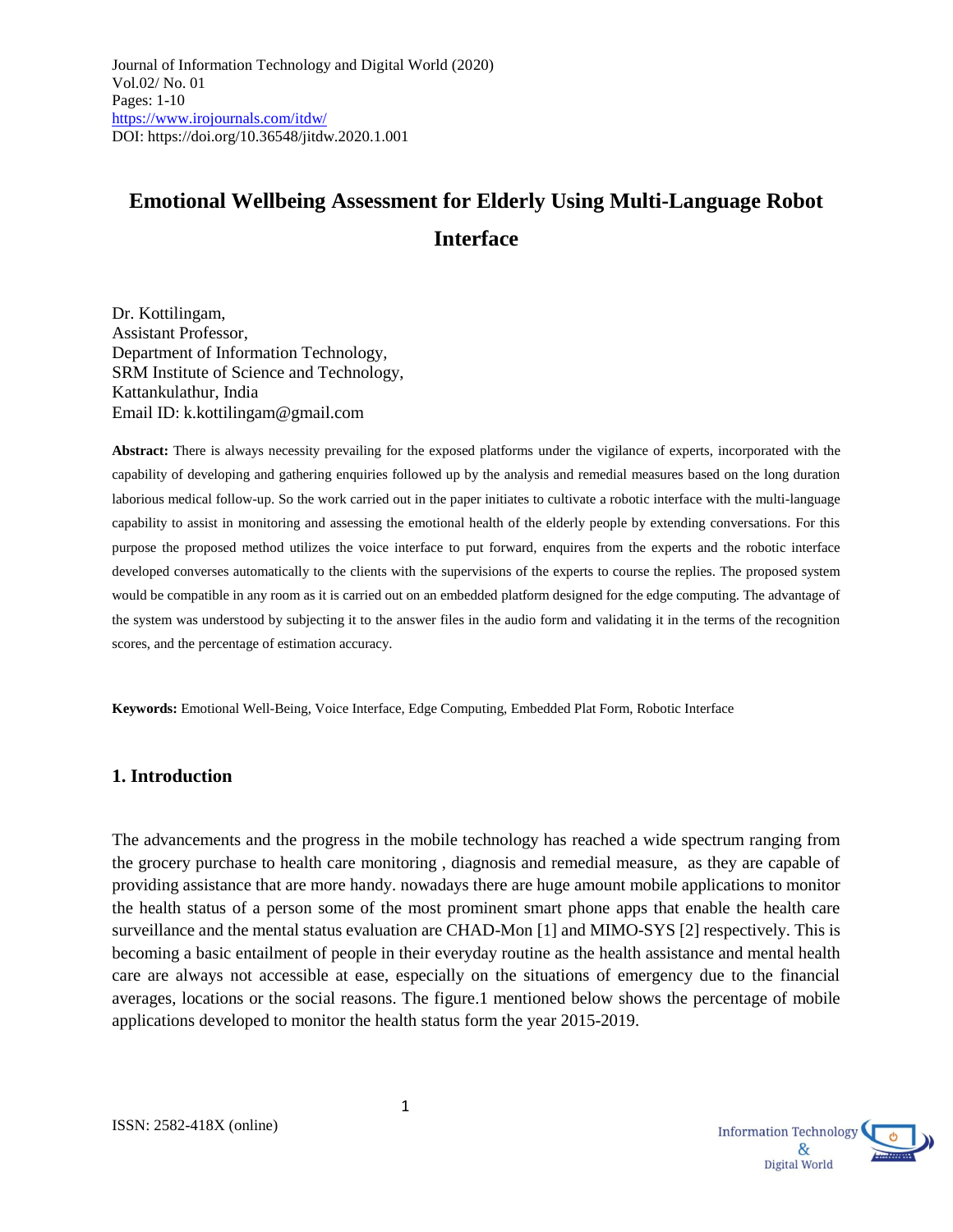Numerous of mobile applications as mentioned above were developed for observing the health status of the common people considering the various aspects such as the efficiency of the clinic, the destined remedies, and the medical benefits etc.



Figure.1 Percentage of Health Care Mobile Application

. The vivid ecosystem developed by the mobile health applications is dynamic offering boundless potentials. The adoption of the mobile in the health care industry has also caused immense benefits and business opportunities for the mobile based health care applications. The innovations in the mobile apps for the health care is progressing rapidly and grasps great promise, with the evidence of these tools taking a positive role in both the outcomes of the patient as well as the cost necessary for the medical care. A shown in figure.1 the number of the mobile applications has increased to a substantial amount in the year 2018 and 2019 there are now more than 320,000 health applications available on the app store worldwide. All the applications so far mainly concentrated only on the three aspects such as the benefits endured by the clinics the efficiency of the clinic and remedies to be taken as stated above and did not emphasis much on the diagnosis, report analyses, as the expert supervision was neglected. As the analysis and the laboratory diagnosis are the essentials in the clinical as well as the proper evaluation, this paves way for the requirement of an exposed platform with the expert vigilance to diagnose the health care enquires gathered based on the clinical outcome of a patient.

Recently the prominence of the smart phones enables the user to have the self –supporting applications to be downloaded and used, but in most cases they applications are not user-friendly especially in case of the elderly who are unaccustomed in handling the applications and the technology used. To kindle their interest

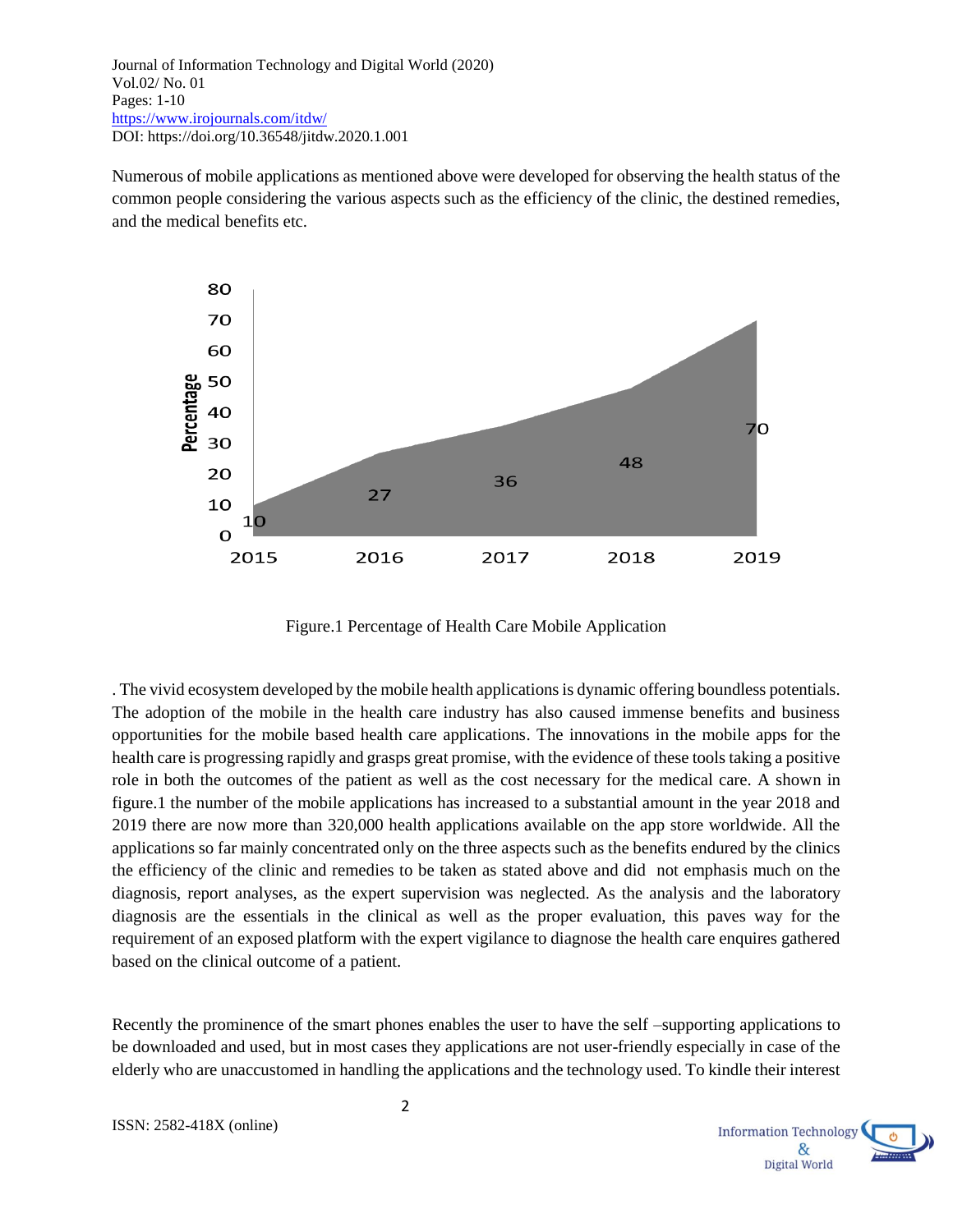and make them have a free hand conversation the mobile application with the robot or voice were developed. This voice enabled technologies are used in multiples of applications ranging from home automations to automotives. The voice assistant such as the OK Google, Amazon, empowers to make several product searches, benefitting the product supporters. The emergence of the voice assistance remains more benefitting in varying applications such as finance, agriculture, real-estate, organizations, industries ecommerce, hospital etc.

Specifically in case of the health observations of the elderly the voice assistant seems more promising even for the persons with low handiness and eye sight, more over saves time enhancing the productivity in the previously ordered tasks, as the time required to gather the electronic patient history (EPH) and the patient feedback are very low as the voice technology and the NLP are utilized. Hence the proposed system develops an open platform with a voice based conversation and the robotic interface with the supervision of the experts to observe the emotional well-being of the old people.

The proposed system scopes in developing a voice platform with the capability of extending bilingual conversation and protocols supporting the expert's intermediation to empower the automated evaluation of the elderly people emotions. The paper remaining is arranged as follows with the literature survey on the voice based applications in 2. The proposed open platform development for the old people emotional status monitoring in section 3 and results acquired in term of the recognition and accuracy percentage in section.4 and the conclusion in section 5.

## **2. Literature Survey**

The section present the advantages engulfed in the home based automation using the voice technology and artificial intelligence. The paper by Hoy et al [3] elaborates the capabilities of the voice assistant in changing the interaction methods between the human and the computers and bridges the information's gaps for the users with low dexterity and eyesight. Further highlights the challenges prevailing in the voice recognition technology and the voice assistant software. Rathnayake et al [4] "the prototype in the paper is built with the interface that is demonstrating the controlling of the voice utilizing the kinetic sensor as the voice receiver for training a computer system to identify the set of voices". David et al [5] proposes the "intelligent home automation that answers the enquiries of the clients using the parser analyzer to process the natural language spoken by the clients".

Kumar et al [6] the paper proposes the home automation for the paralyzed people using the "voice recognition and the Arduino microcontroller". Feng, et al [7] in this paper the author describes the voice based assistant's named 'VAUTH' in the simultaneous authentication proving to be compatible with the many existing voice assistants and enhancing the security features.Celebre et al [8] the author in this paper

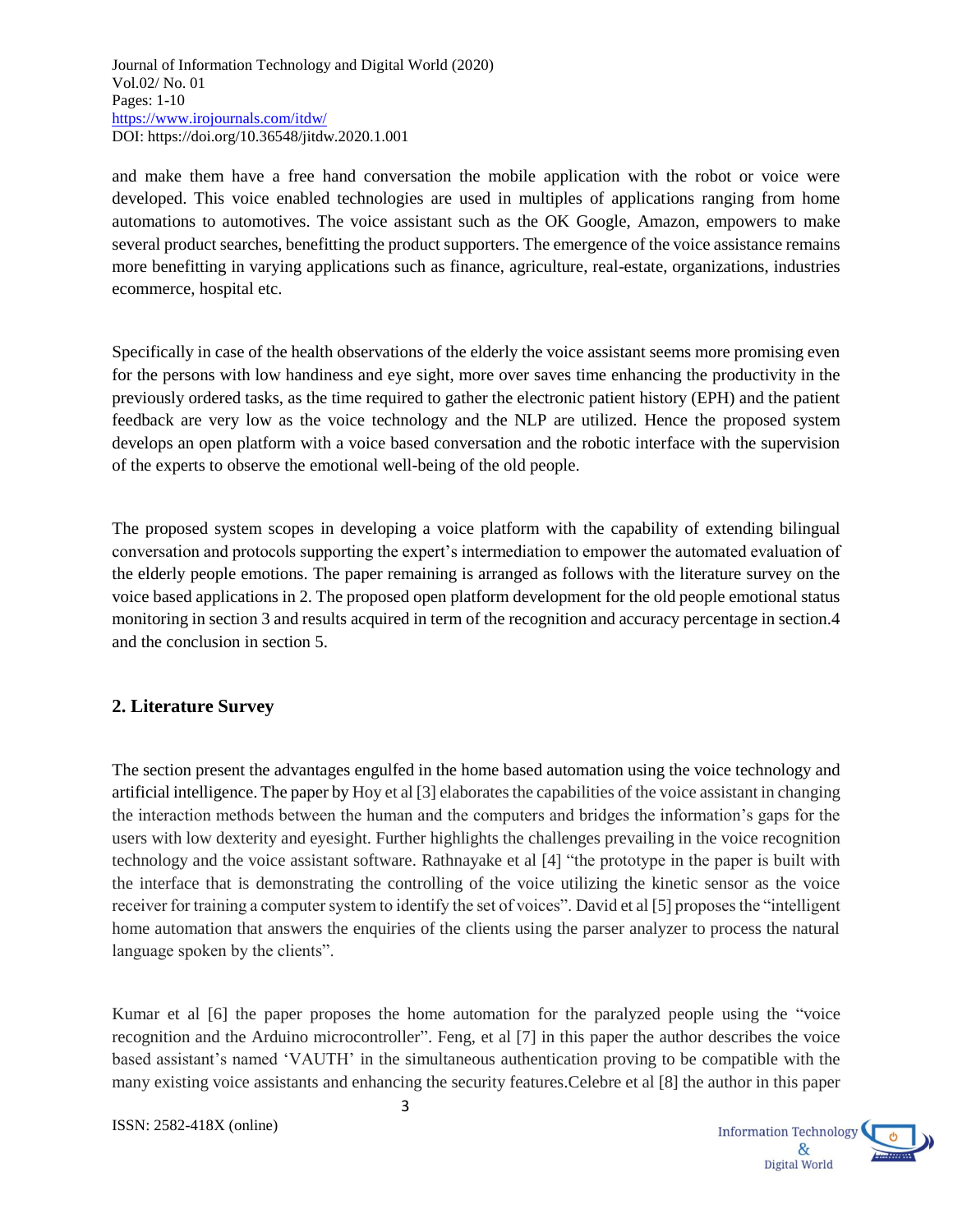utilizes the voice based digital assistants such as the apple's Siri and the raspberry pi to attain automation in the home devices especially the door, windows, Television, lights, air cooler etc. Thakur et al [9] the paper puts forth the automated home system with the voice recognizer developed using the "Zigbee that has defined a rate of 250 Kbits /seconds, best suited for the periodic and the intermittent data or a single signal transmission".

Eslambolchi, et al [10] utilizes the remote voice controls, to regulate the signals to perform desired activity, In Krishna, et a [11] the low cost RF Zigbee wireless communication modules that are relatively cheap are put into action for transmitting and as well as receiving the Voice to and fro the ARM 9 controller to translate the voice in the require d format. Erić et al [12] in his paper discusses the possible architectures that are utilized in the automated homes and also presents the over view of the accessible engines for the text to speech and vice versa examining the possibilities of using them in the system. Ralston et al [13] has put forth the "A Voice Interactive Multilingual Student Support System using IBM Watson." Smys, S., et al [14] has proposed a robotic design in the automotive industry in performing the pick and place, the author in this paper discusses the robotic utilization in diverse fields. The Pandian, A. Pasumpon. et al [15] proposes the edge computing model to enhance the capabilities of the IOT when processing a Big data applications.

Sivaganesan, D. et al [16] puts forth the artificial intelligence empowered edge computing in the IOT applications and Manoharan et al [17] presets the significance of Tele-robots and the need for the delay reduction in them. Pandian, A. Pasumpon et al [18] details the application of the AI in smart warehousing. The proposed method in the paper scopes in developing a multilingual voice interaction that is compatible with the edge computing.

## **3. Proposed Architecture**

The emergence of artificial intelligence has made possible the many mobile based applications that are user friendly and hands free in wide range of application starting from simple gaming applications to the home automation. The natural language system integrated with the artificial intelligence has improved the possible ways of the extending interaction between the patient and the physician, allowing a real time patient examination and EPH text form generation. Utilizing the voice technology and the AI based natural language scribes to develop a hands-free smart system enabled with the multilingual voice interaction to monitor the emotional well-being of the old people.

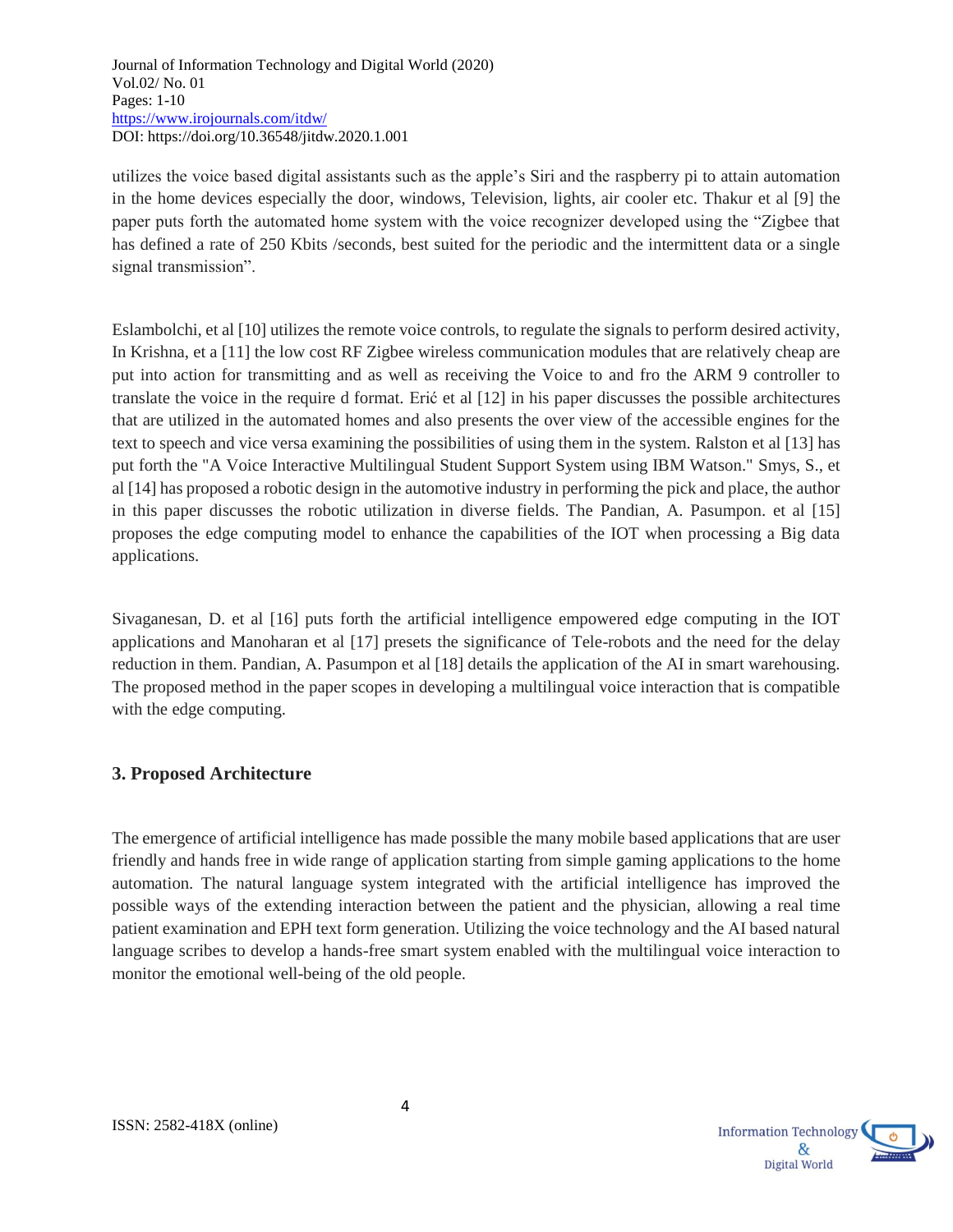

Fig.2 System Architecture

The block diagram in the figure.2 is the proposed voice interaction architecture empowered by the Pycharm web interface. The hardware driver such as the head phones and the speaker are engaged at the user end along with the real time audio processor programmed and imported through the Application interface and the hardware library respectively to receive and provide the information's to the clients. A programmable system on chip belonging to the family of the Zynq-7000 family is programmed utilizing the python libraries of cloud text to speech API and the IBM Watson [13] distinguish the languages of the clients and compute the enquires and the replies that are stored in the EPH database

The archetype was implemented over the Xilinx python productivity for  $ZYNO - Z1$  which is an open source empowering the embedded programmers to use the hardware capabilities that are reconfigurable on the system on chip. The flow chart below in the figure.3 shows the steps involved in the proposed bilingual voice interface. The platform is accessed through the web server hosting the Pycharm an

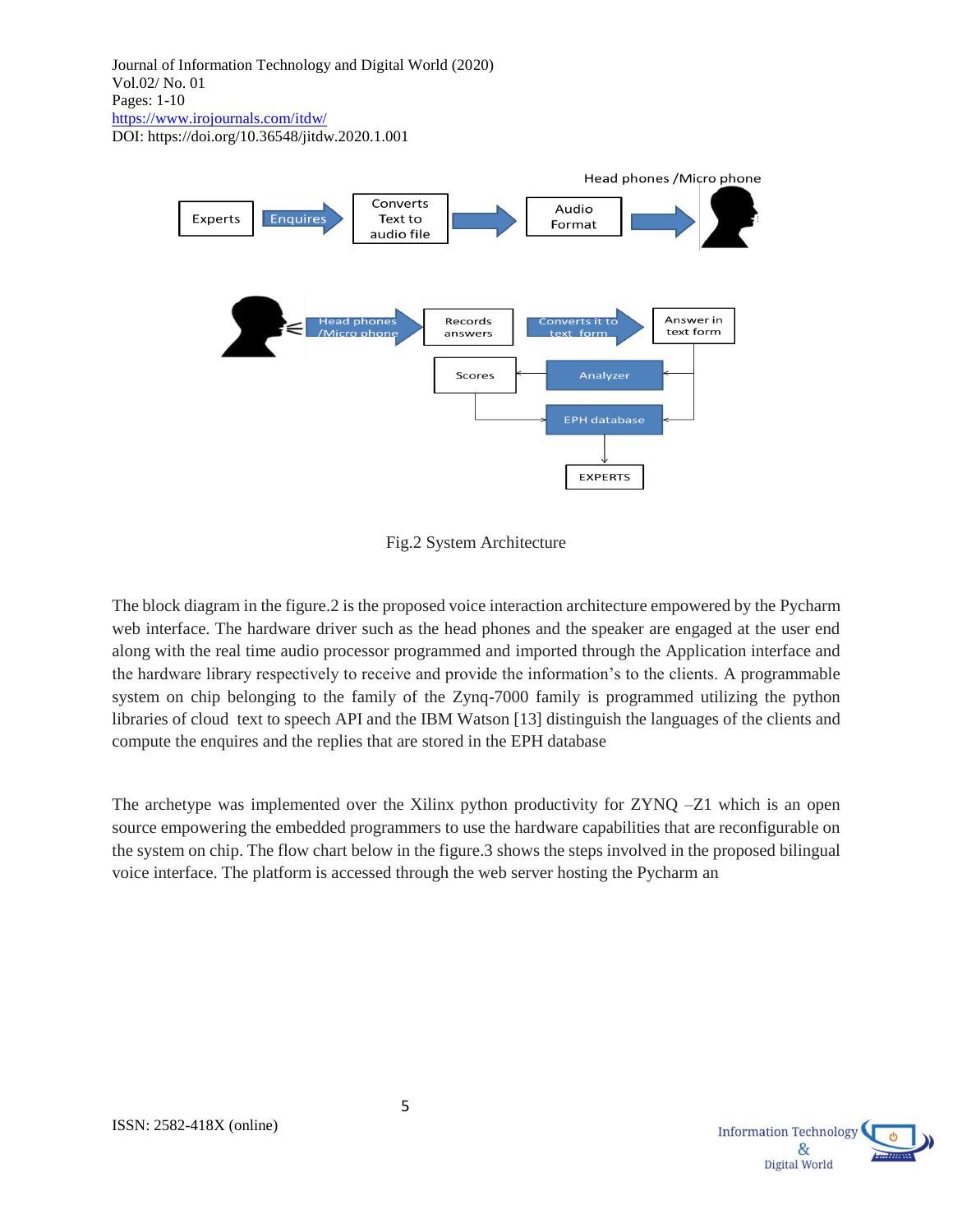

Figure .3Proposed Flow

Integrated development environment that includes the Python programming language with the complete task executed on a Linux or a macOS or windows. The audio processing in the system is carried out using the temp file and the Pygame.

#### **4. Performance Evaluation**

The complete system was instigated over a Python productivity ZYNQ- Z1 board for the purpose of assessment. The developed model incorporates the Pycharm web interface to handle the complete process. This would enable the changes to be endured even during the development phase. The language identification process uses the cloud text to speech API powered by Google to convert the text to audio and utilizes IBM Watson to identify the user language; this in turn yields back the files that hold a several languages that are evaluated. The emotions of the persons are identified using the analyzer that identifies the emotions only based on text replies. The figure.4 below shows the estimation accuracy of the proposed model in analyzing the emotions of the old people.

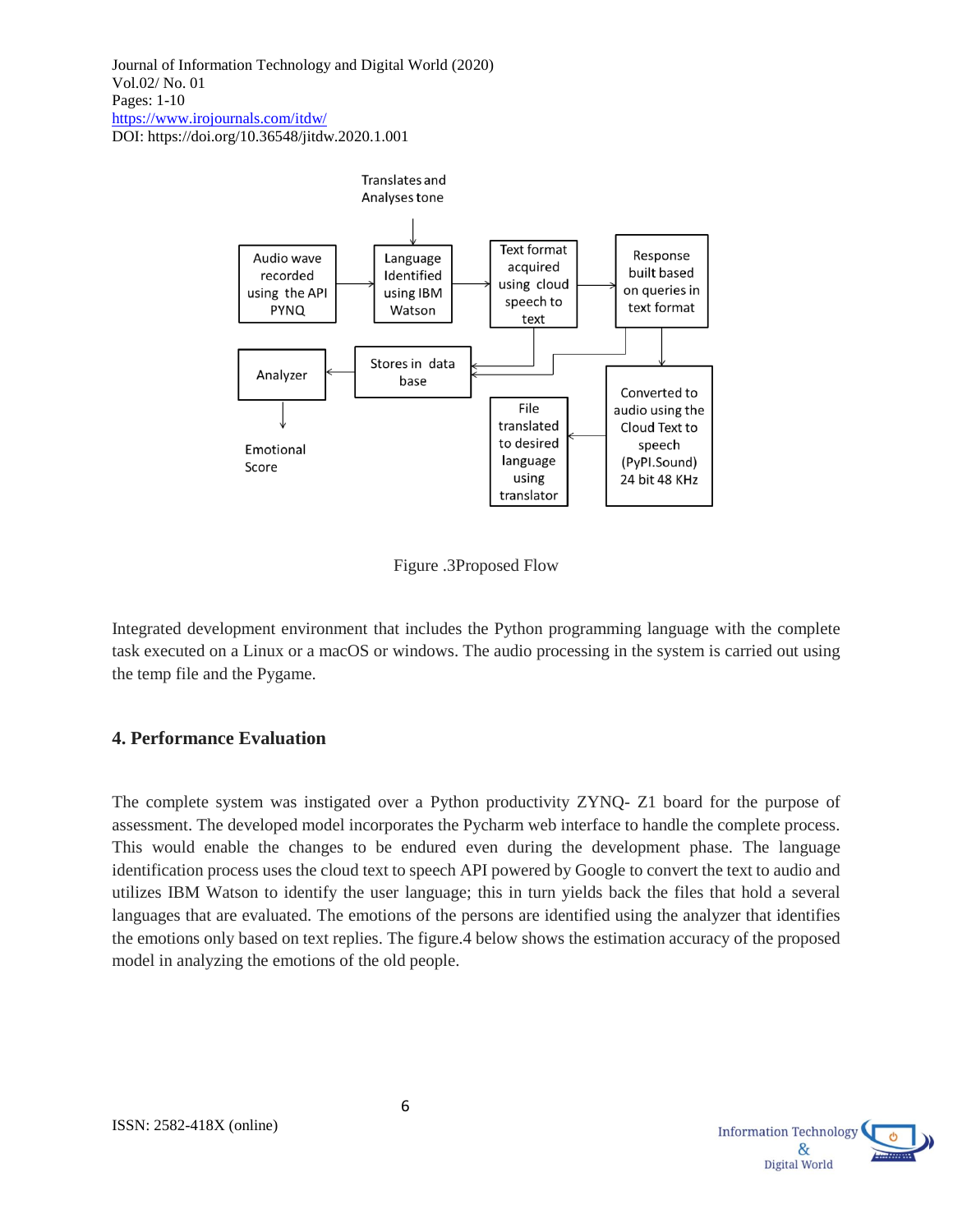

Figure.4 Estimation Accuracy

The estimation accuracy received for the proposed model from various scenarios shows that the hand free – bilingual voice interface has 90 % of accuracy in recognizing the emotions of the old people. However the analyzer Watson faces difficulties when the answers are very short and irrelevant.



Figure.5 Emotional Scores

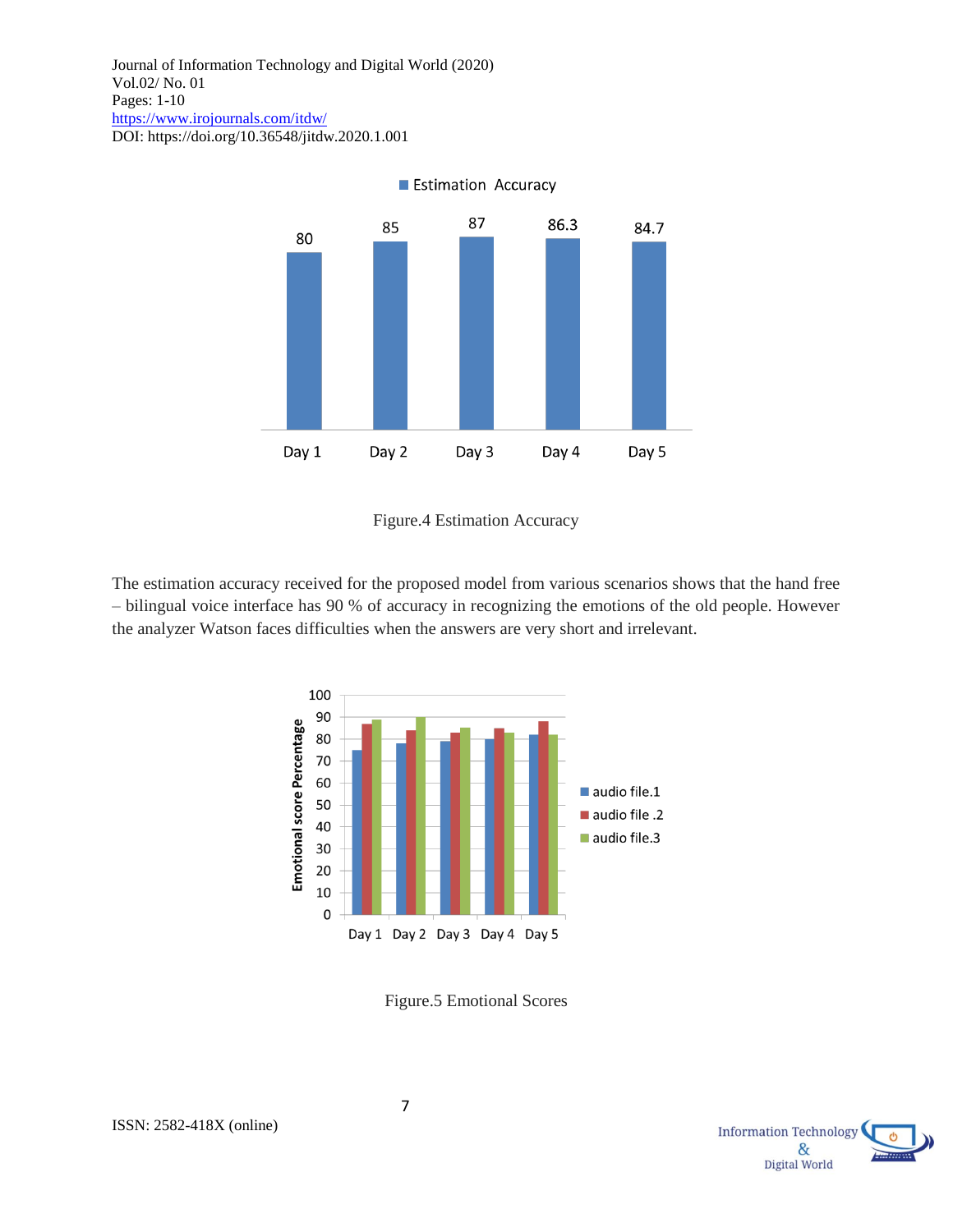The figure.5 is presents the emotion recognition scores observed form different scenarios based on the audio recordings observed over various days in form of chart, the recognition scores that are generated by the analyzer are presented in the form chart. The recognition percentage acquired even for the accurate answer is usually 100% and the scores are always below 90% the table. 1 below presents the results of the emotional observed through the audio files and the segregates the files based on the emotions such as the sadness, joy, anger fear etc.

| Audio<br>file | Recognition<br>percentage | Joy % | Anger % | Sadness<br>% | Fear<br>% | Expected | Final   |
|---------------|---------------------------|-------|---------|--------------|-----------|----------|---------|
| wav 1.        | 100                       | .875  | .01     | .04          | .01       | Joy      | Joy     |
| way 2         | 100                       | .091  | .05     | .03          | .76       | Fear     | Fear    |
| wav3.         | 100                       | .023  | .85     | .86          | .01       | sadness  | Sadness |

#### Table.1 Observed Emotions

## **5. Conclusion**

The proposed work developed to process bilingual enquires and the replies of the elderly to gain insights about their emotional well-being, designs an archetype over the embedded platform that is compatible with the edge computing to process the enquires in form of the text from the host and the replies from the clients. The proposed framework enables to have an exposed platform with the capability to collect long term enquires and process results accordingly. The platform created reduces the time consumed in manual creation of the electronic patient's history and also enables to have an appropriate estimation of the emotions of the elderly. The result obtained evinces the performance capacity of the proposed bilingual robot interface. The developed architecture could be further enhanced by providing audiovisual aid responses that are automated.

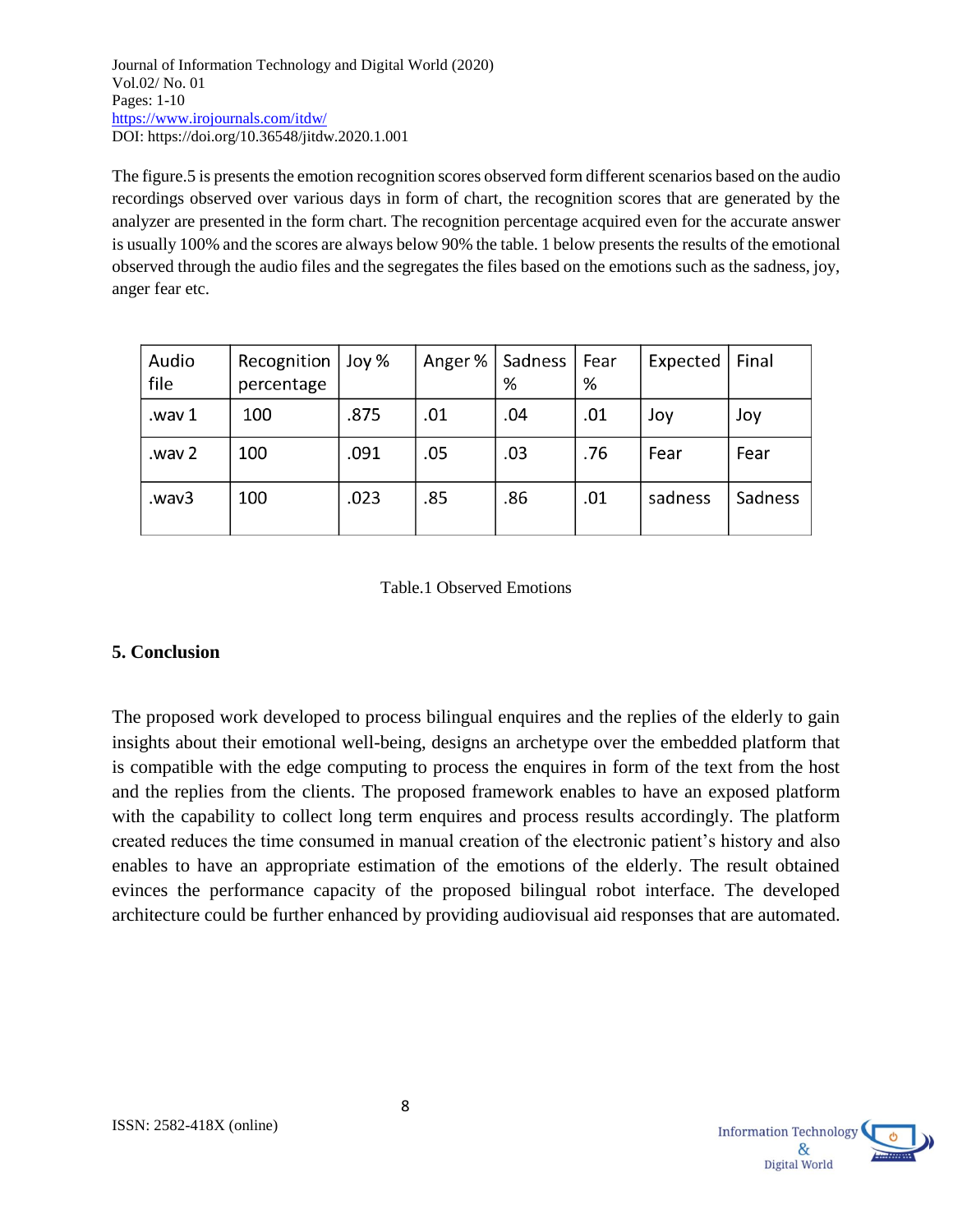### **References**

- [1] Antosik-Wójcinska, A. Z., M. Chojnacka, M. Dominiak, and L. Swiecicki. "The use of smartphones in the management of bipolar disorder-mobile apps and voice analysis in monitoring of mental state and phase change detection." In *European Neuropsychopharmacology*, vol. 29, pp. S529-S529. PO BOX 211, 1000 AE AMSTERDAM, NETHERLANDS: ELSEVIER SCIENCE BV, 2019.
- [2] Medical-Pst. MIMOSYS: Voice Analysis of Pathophysiology. 2019. Available online: https://medicalpst.com/en/ (accessed on 1 September 2019).
- [3] Hoy, Matthew B. "Alexa, Siri, Cortana, and more: an introduction to voice assistants." *Medical reference services quarterly* 37, no. 1 (2018): 81-88.
- [4] Rathnayake, K. A. S. V., S. I. A. P. Diddeniya, WKI L. Wanniarachchi, W. H. K. P. Nanayakkara, and H. N. Gunasinghe. "Voice operated home automation system based on Kinect sensor." In *2016 IEEE International Conference on Information and Automation for Sustainability (ICIAfS)*, pp. 1-5. IEEE, 2016.
- [5] David, Abraham Ben. "Intelligent home automation." U.S. Patent 8,527,278, issued September 3, 2013.
- [6] Kumar, Mukesh, and S. L. Shimi. "Voice Recognition Based Home Automation System for Paralyzed People." *International Journal of Advanced Research in Electronics and Communication Engineering (IJARECE)* 4, no. 10 (2015).
- [7] Feng, Huan, Kassem Fawaz, and Kang G. Shin. "Continuous authentication for voice assistants." In *Proceedings of the 23rd Annual International Conference on Mobile Computing and Networking*, pp. 343-355. 2017.
- [8] Celebre, Ana Marie D., Alec Zandrae D. Dubouzet, Ian Benedict A. Medina, Adrian Neil M. Surposa, and Reggie C. Gustilo. "Home automation using raspberry Pi through Siri enabled mobile devices." In *2015 International Conference on Humanoid, Nanotechnology, Information Technology, Communication and Control, Environment and Management (HNICEM)*, pp. 1-6. IEEE, 2015.
- [9] Thakur, Dhawan S., and Aditi Sharma. "Voice recognition wireless home automation system based on Zigbee." *IOSR Journal of Electronics and Communication Engineering (IOSR-JECE*) 6, no. 1 (2013): 65-75.
- [10] Eslambolchi, Hossein, Kaveh Hushyar, and Mostafa Tofighbakhsh. "Home control, monitoring and communication system using remote voice commands." U.S. Patent 8,654,936, issued February 18, 2014.
- [11] Krishna, Y. Bala, and S. Nagendram. "Zigbee based voice control system for smart home." *International Journal on Computer Technology and Applications* 3, no. 1 (2012): 163- 168.
- [12] Erić, Tatjana, Sandra Ivanović, Sunčica Milivojša, Milica Matić, and Nikola Smiljković. "Voice control for smart home automation: Evaluation of approaches and possible